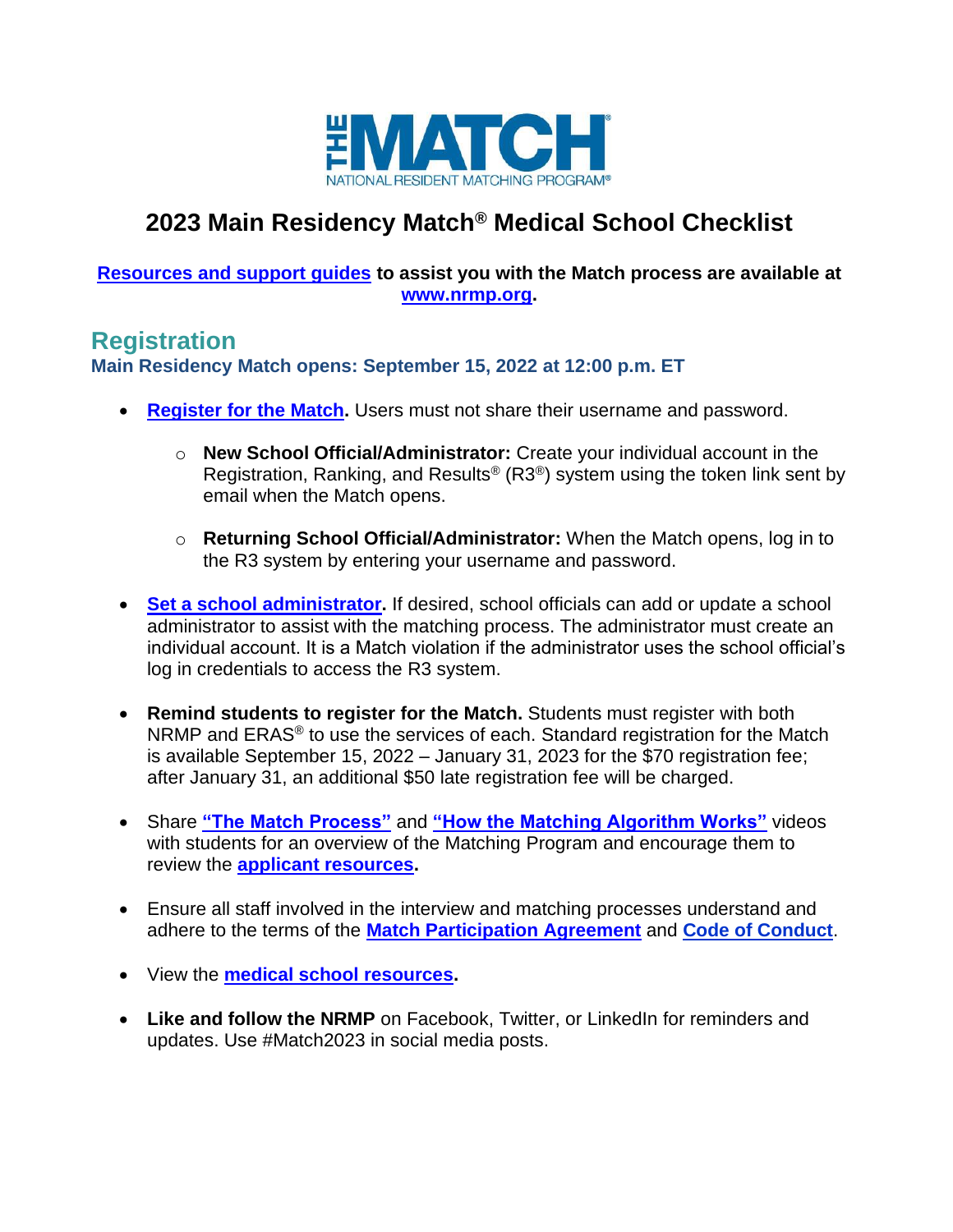- **[Track the registration and participation of students by uploading rising](https://www.nrmp.org/medical-schools/managing-students-and-graduates/)  [seniors.](https://www.nrmp.org/medical-schools/managing-students-and-graduates/)** Functionality to upload the student list begins at 8:00 a.m. ET on October 1, 2022.
- **Remind students to enter their NRMP ID in their MyERAS Personal Information section.** Students can send the ERAS application without an NRMP ID, but they should log back into ERAS to provide it so programs can find them easily during the ranking process.

## **Credential Verification and Ranking**

**Rank order list opens and credentials verification begins: February 1, 2023 at 12:00 p.m. ET**

• **[Begin verifying student/graduate graduation credentials.](https://www.nrmp.org/medical-schools/verifying-graduation-credentials/)** Students who will not be eligible to enter graduate medical education on July 1, 2023 or who have matched in the military selection process must be withdrawn from the Match by the Rank Order List Certification Deadline.

**Deadline to verify graduation credentials: March 1, 2023 at 9:00 p.m. ET**

• **Advise students on [creating their rank order list \(ROL\).](https://www.nrmp.org/residency-applicants/rank-your-programs-main/)** Students should rank programs in order of their TRUE PREFERENCE, not where they think they will match.

**Rank Order List Certification Deadline: March 1, 2023 at 9:00 p.m. ET**

- **[Learn about the Supplemental Offer and Acceptance Program](https://www.nrmp.org/medical-schools/match-week-for-schools/)® (SOAP®)** and join the Match Week and SOAP Listserv.
- **Encourage the school's communications department to join NRMP's communications staff email list** to receive Match Week press releases and data. Email [media@nrmp.org](mailto:media@nrmp.org) with their name, institution, and email address.

### **Results**

#### **Match Week: March 13-17, 2023**

- **Review the school's Match results and assist unmatched students through the SOAP process.** *Unmatched Applicants* report will be available on Monday, March 13, at 9:30 a.m. ET. The report is embargoed until your students find out if they matched.
- **Prepare Match Day letters.** *Match Results for Seniors/Graduates* report and Match Day letters will be accessible in the R3 system on Thursday, March 16, at 8:00 a.m. ET. The information cannot be shared.